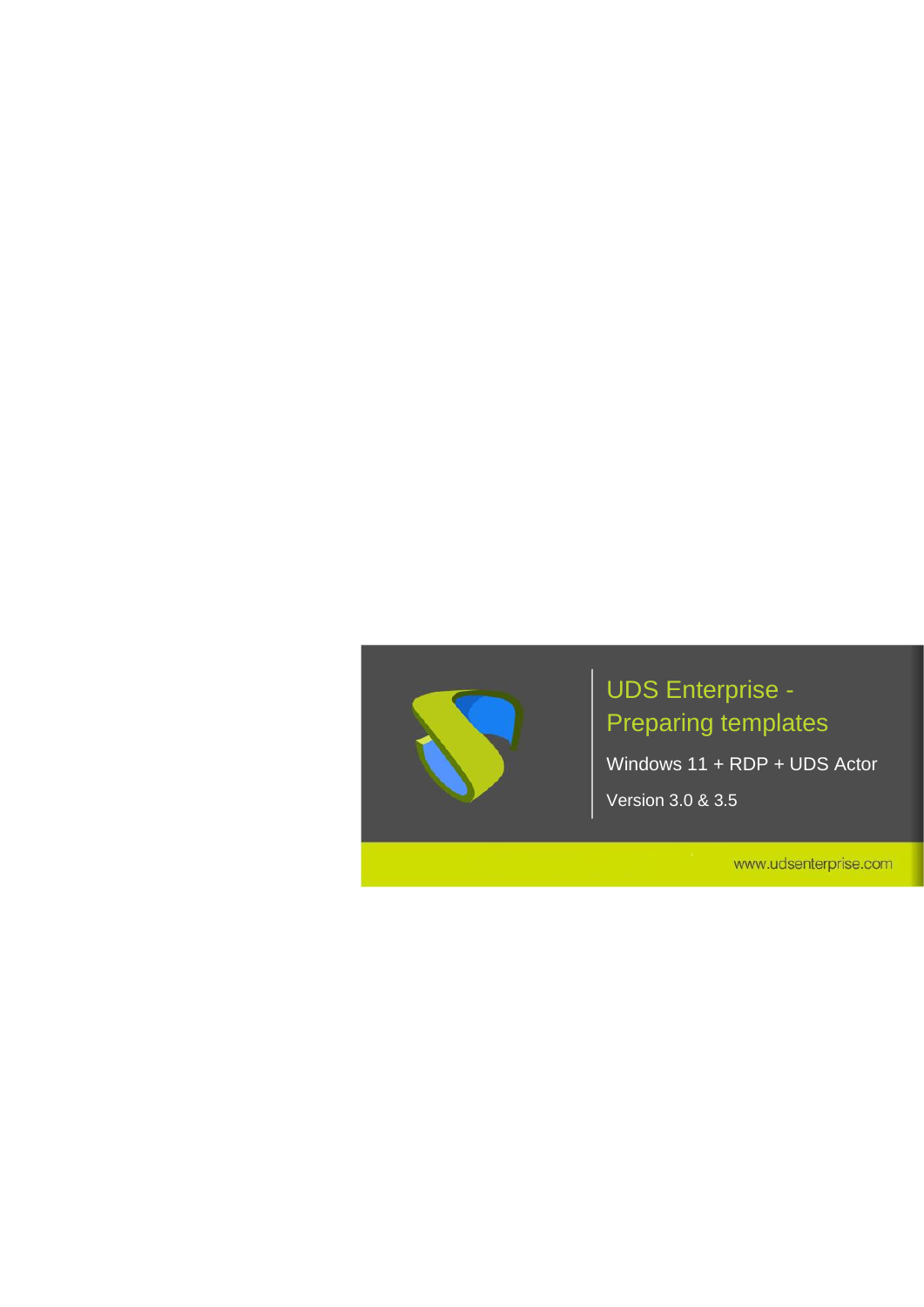

www.udsenterprise.com

| Introduction 2 |  |
|----------------|--|
|                |  |
|                |  |
|                |  |
|                |  |
|                |  |
|                |  |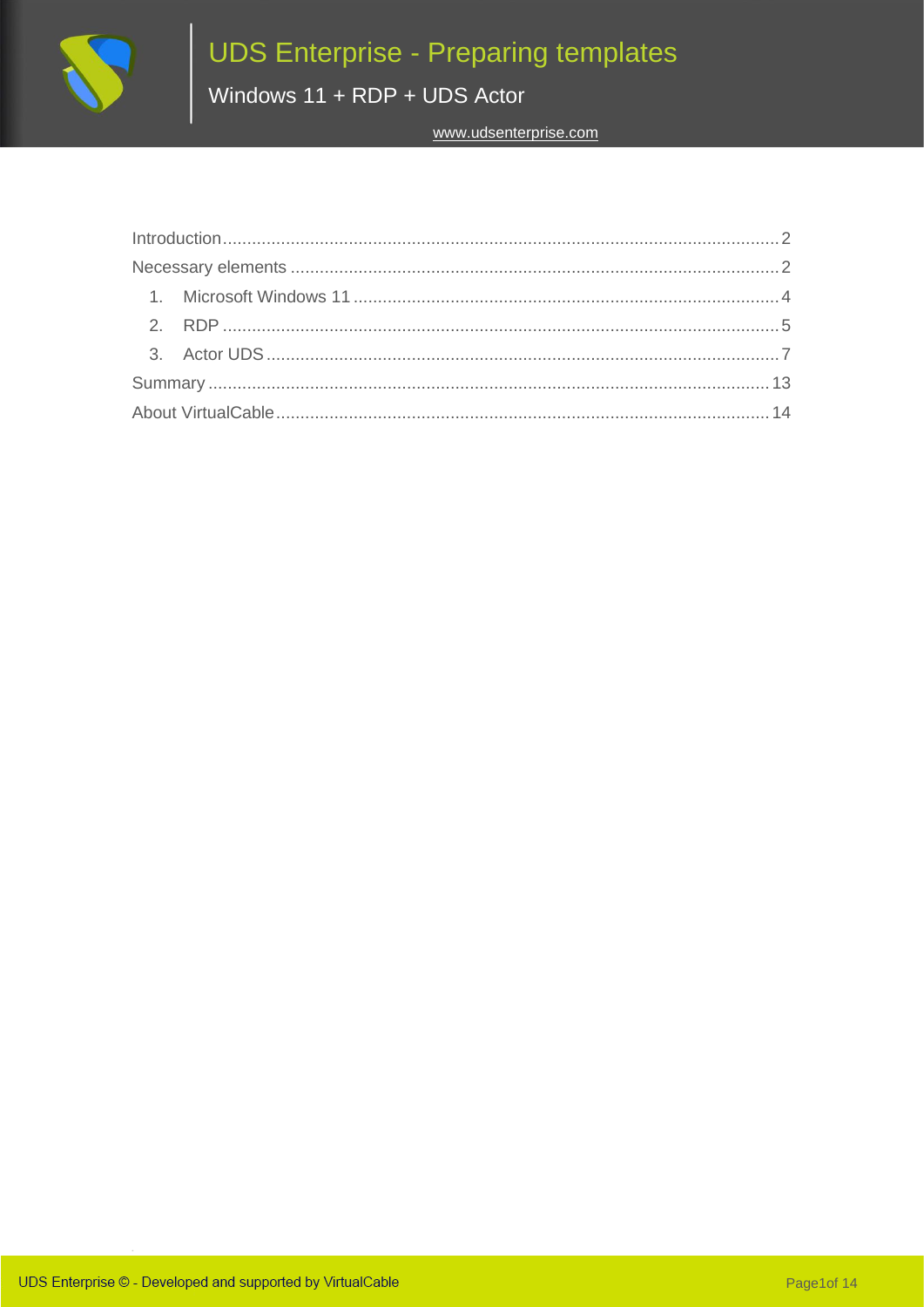

### [www.udsenterprise.com](http://www.udsenterprise.com/)

# <span id="page-2-0"></span>**Introduction**

This document shows how to configure a Windows 11 OS virtual machine to be used as a template with UDS Enterprise 3.5 (Also compatible with version 3.0).

During the procedure, the installation process of the Windows 11 OS will be shown, how to enable the RDP protocol and the configuration of the UDS Actor (agent in charge of the communication between the OS and the UDS Server)

## <span id="page-2-1"></span>Necessary elements

To configure the different elements that will make up the template to be used with UDS Enterprise, you will need the following:

### • **OS Image**

A Microsoft Windows 11 image will be used.

• **RDP**

The protocol used to connect to the virtual desktops from UDS Enterprise will be RDP. It will allow you, in addition to making the remote connection, the redirection of disk units / storage drives, local printers, smart cards, various monitors, etc...

This protocol already comes by default in this OS, and you will only have to enable it to be used by UDS Enterprise.

### • **Actor UDS**

You will need to have the latest stable version of the UDS Actor to take care of the reconfiguration of all the virtual desktops automatically generated by the UDS Server.

To download the UDS Actor you will need to validate ourselves in the UDS login window with a user with administrator permissions. You will display the user menu and access the downloads. In this window you will download the Actor for Windows machines (.exe).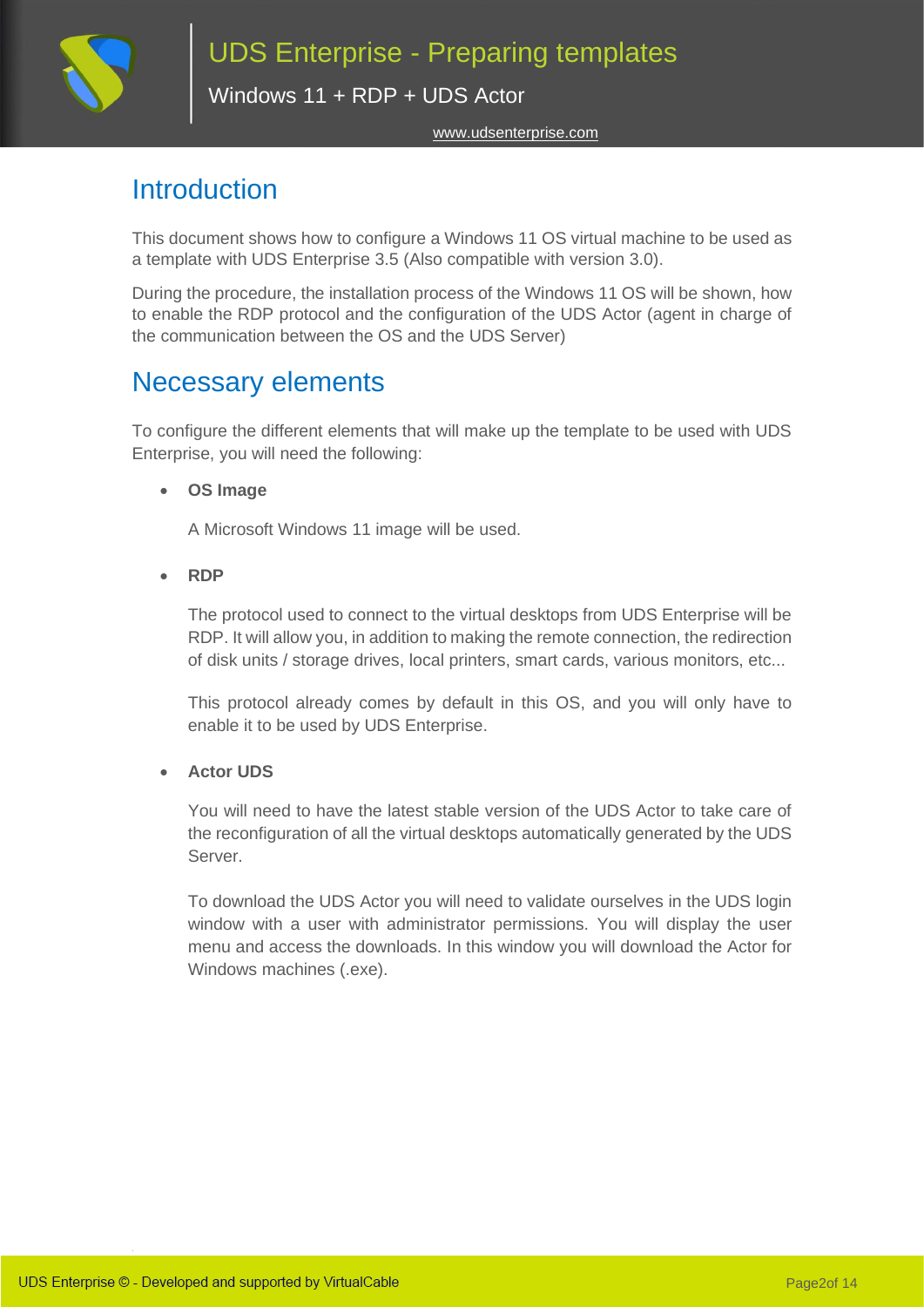

Windows 11 + RDP + UDS Actor

[www.udsenterprise.com](http://www.udsenterprise.com/)

|                                                                                                                                           | <b>Downloads</b>                                                                                                     |
|-------------------------------------------------------------------------------------------------------------------------------------------|----------------------------------------------------------------------------------------------------------------------|
| udsactor_3.5.0_all.deb<br>UDS Actor for Debian, Ubuntu,  Linux machines (Requires python >= 3.6)                                          | udsactor-3.5.0-1.noarch.rpm<br>w<br>UDS Actor for Centos, Fedora, RH, Suse,  Linux machines (Requires python >= 3.6) |
| udsactor-unmanaged_3.5.0_all.deb<br>UDS Actor for Debian based Linux machines. Used ONLY for static machines.<br>(Requires python >= 3.6) | RDSActorSetup-3.5.0.exe<br>RDS UDS Actor (for remote apps on Windows Server 2012, 2016, 2019)                        |
| UDSActorSetup-3.5.0.exe<br>UDS Actor for windows machines                                                                                 | UDSActorUnmanagedSetup-3.5.0.exe<br>UDS Actor for Unmanaged windows machines. Used ONLY for static machines.         |
| udsactor_2.2.0_legacy.deb<br>Legacy UDS Actor for Debian, Ubuntu,  Linux machines (Requires python 2.7)                                   | udsactor-legacy-2.2.1-1.noarch.rpm<br>Legacy UDS Actor for Centos, Fedora, RH,  Linux machines (Requires python 2.7) |
| udsactor-opensuse-legacy-2.2.1-1.noarch.rpm<br>Legacy UDS Actor for OpenSUSE,  Linux machines (Requires python 2.7)                       |                                                                                                                      |

#### • **Various**

It is recommended to update the OS after its installation is complete. After said update, automatic updates must be disabled to prevent the generated virtual desktops from executing this process. This task is recommended especially with the use of non-persistent desktops.

It will be necessary to configure the network of the template machine by DHCP, so you will need to have said service in the virtual interface where you connect the machine.

The template must never be added to an Active Directory domain. In case you need virtual desktops included in an AD domain, the configuration will be done from the control panel of the UDS Server (OS Manager).

The auto-login of a user cannot be configured in the template. A user should always be prompted for credentials (there are different ways to authenticate to virtual desktops, all of which are available in the service transport).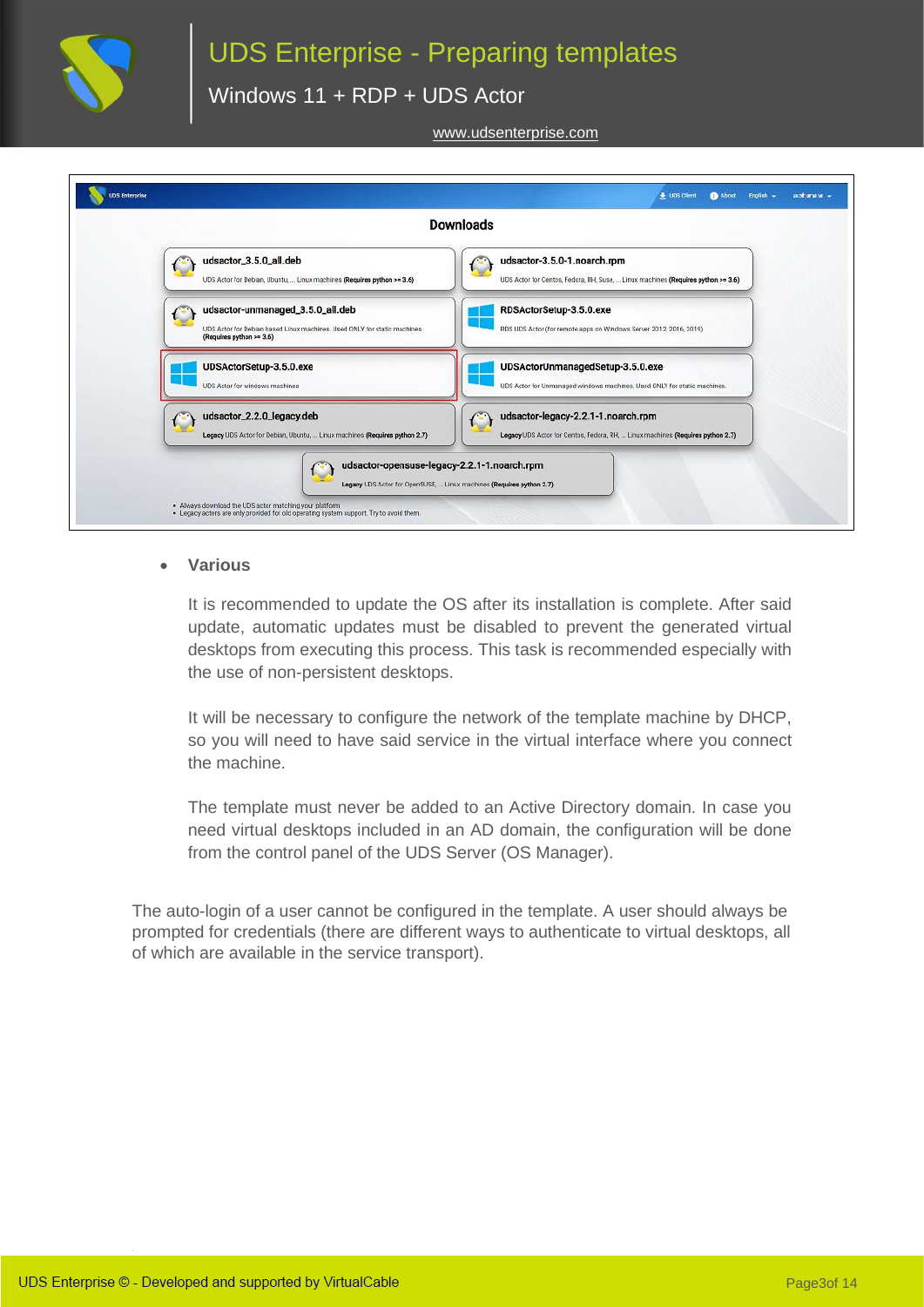

Windows 11 + RDP + UDS Actor

[www.udsenterprise.com](http://www.udsenterprise.com/)

# Installation and configuration

### <span id="page-4-0"></span>1. Microsoft Windows 11

Proceed to the installation of the Windows 11 OS:

| <b>Windows Setup</b><br>回                                                                                                           |
|-------------------------------------------------------------------------------------------------------------------------------------|
| Windows <sup>*</sup>                                                                                                                |
| Language to install: English (United Kingdom)                                                                                       |
| Time and currency format: Spanish (Spain, International Sort)                                                                       |
| Keyboard or input method: Spanish                                                                                                   |
| Enter your language and other preferences and click "Next" to continue.<br>Next<br>2020 Microsoft Corporation. All rights reserved. |

The installation will be carried out with the default values and indicating some resources (disk, vRAM and vCPUs) according to the use that you are going to give to the desktop.

Continue with all the steps of the default installation until it is finished, and you have the virtual machine ready to start and install the UDS Actor.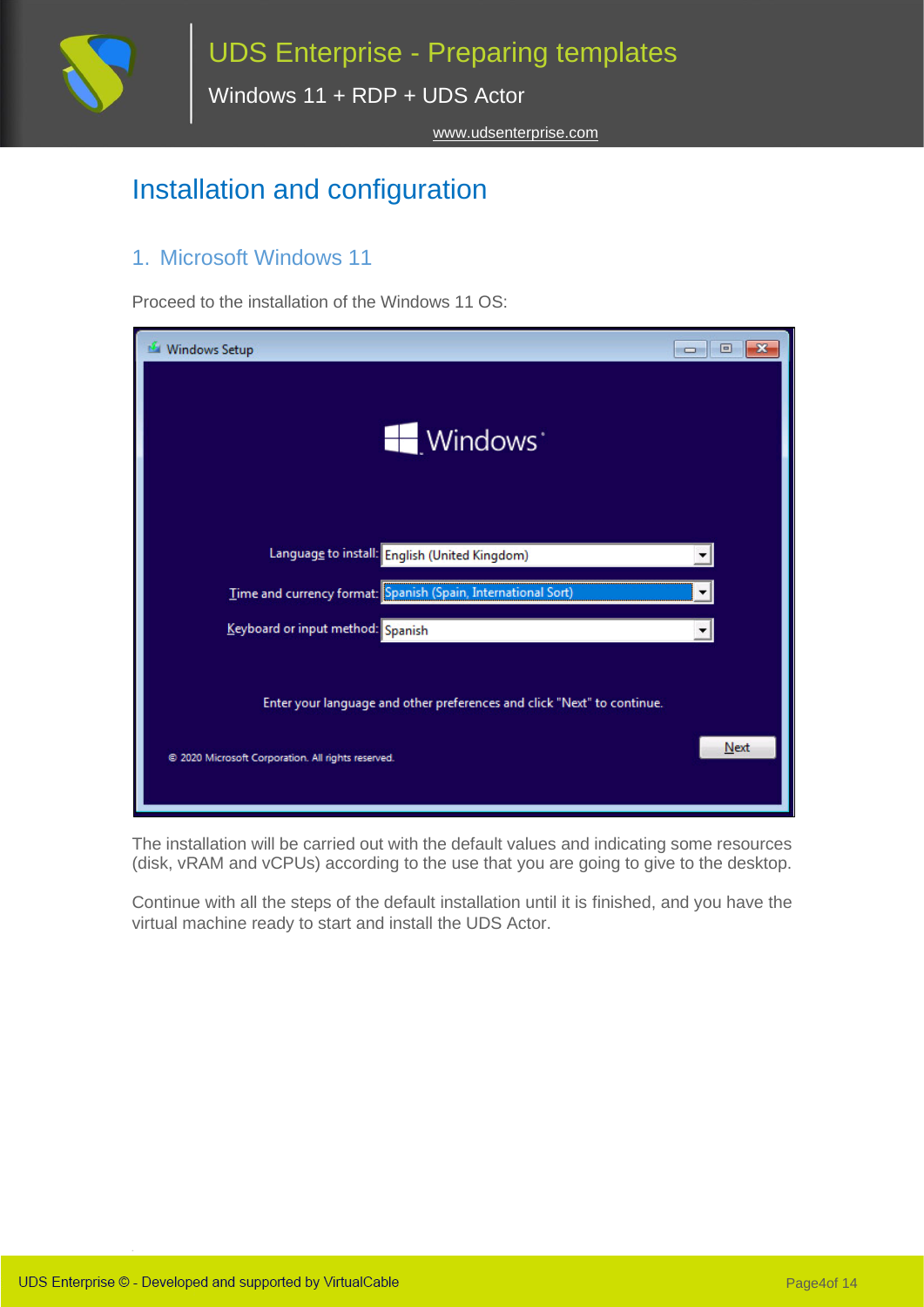

[www.udsenterprise.com](http://www.udsenterprise.com/)

Once the OS installation is finished, it is important to install the virtual machine drivers corresponding to the virtualization platform. In this example you will install the "**VMware Tools**", since the machine will run on the VMware vSphere virtual platform.

| Instalación de VMware Tools                                                                                                                                                    |
|--------------------------------------------------------------------------------------------------------------------------------------------------------------------------------|
| You must restart your system for the configuration<br>changes made to VMware Tools to take effect. Click Yes<br>to restart now or No if you plan to manually restart<br>later. |
| Nο                                                                                                                                                                             |

After installing the VMware Tools and restarting the VM, you can now enable the RDP connection protocol and configure the UDS Actor.

### <span id="page-5-0"></span>2. RDP

In order to connect to the virtual desktop, you must enable the remote desktop connection (RDP) in the template.



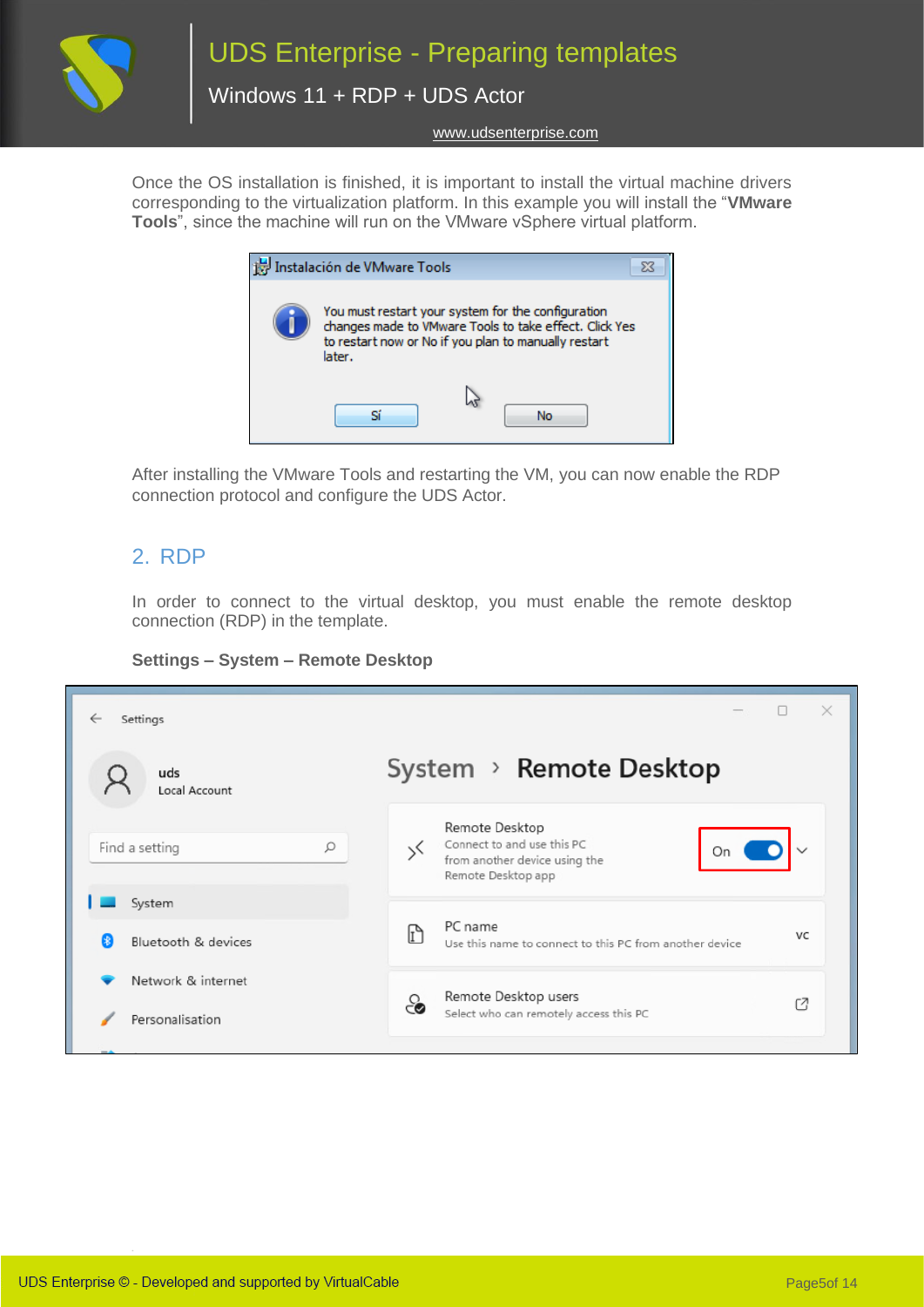

[www.udsenterprise.com](http://www.udsenterprise.com/)

Enable: "**Enable Remote Desktop**" and in the advanced options uncheck: "**Require computers to use Network Level Authentication to connect**".

| System > Remote Desktop                                                                                   |      |  |  |
|-----------------------------------------------------------------------------------------------------------|------|--|--|
| Remote Desktop<br>Connect to and use this PC<br>On<br>from another device using the<br>Remote Desktop app |      |  |  |
| Require devices to use Network Level<br>Authentication to connect (Recommended)                           |      |  |  |
| Remote Desktop port                                                                                       | 3389 |  |  |

If you enable the "**Require computers to use Network Level Authentication to connect**" option, you will only be able to connect to the virtual desktops from a Windows connection client (you will not be able to connect from Linux or Mac clients and you will not be able to use the HTML5 connection either).

**If you are also going to use a connection via HTML5 (RDP encapsulated in the browser), you must modify the following registry parameter:**

[https://www.udsenterprise.com/en/wiki/Troubleshooting/Windows/Windows10-HTML5/](https://www.udsenterprise.com/es/wiki/Troubleshooting/Windows/Windows10-HTML5/)

|                                            | Conexión a Escritorio remoto                            |        | Escribir las credenciales                                                                                         |
|--------------------------------------------|---------------------------------------------------------|--------|-------------------------------------------------------------------------------------------------------------------|
| Equipo:                                    | Escritorio remoto<br><b>Conexión</b><br>192.168.181.147 | $\sim$ | Estas credenciales se usarán para conectarse a<br>192.168.181.147.<br>user<br>Ά<br>$\bullet\bullet\bullet\bullet$ |
| Usuario:                                   | Ninguno especificado                                    |        | Dominio: MicrosoftAccount                                                                                         |
| Se solicitarán credenciales al conectarse. |                                                         |        | Recordar cuenta                                                                                                   |
| Mostrar opciones<br>Conectar               |                                                         |        | Más opciones                                                                                                      |

Once verified, you can move on to the installation of the UDS Actor.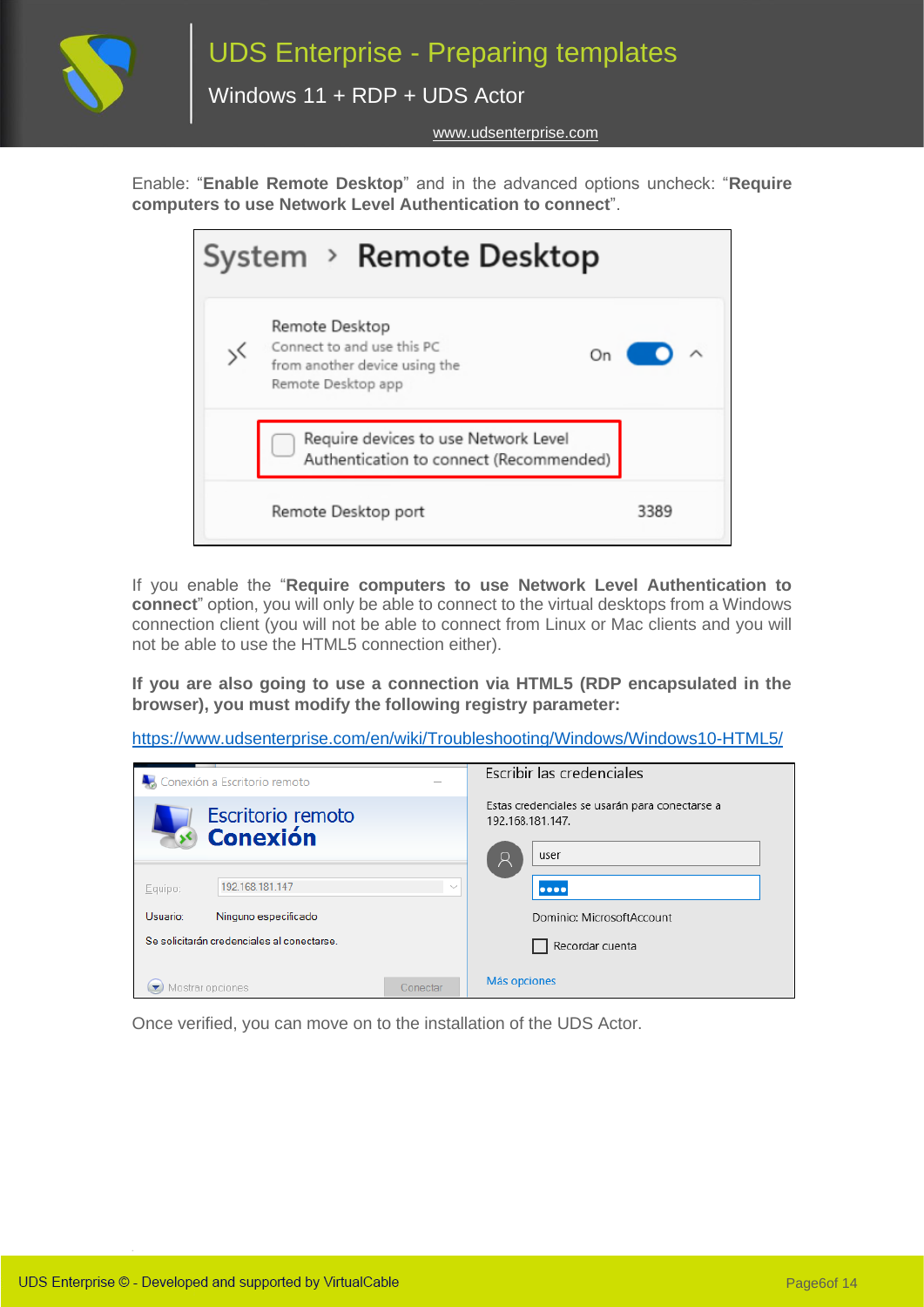

[www.udsenterprise.com](http://www.udsenterprise.com/)

### <span id="page-7-0"></span>3. Actor UDS

Access the UDS server and validate ourselves with a user with administrator permissions. In the user menu select "**Downloads**" to access the downloads of the UDS Actor.

| UDS Client | <b>About</b><br>c) s | English $\sim$ | udsadmin $\rightarrow$ |
|------------|----------------------|----------------|------------------------|
|            | Filter               |                | <b>Dashboard</b>       |
|            |                      |                | Downloads              |
|            |                      |                | $\Box$ Logout          |
| m          |                      |                |                        |

Download the UDS Actor for Windows machines corresponding to machines with Windows OS:

|                                                                                                                                           | <b>Downloads</b>                                                                                                    |
|-------------------------------------------------------------------------------------------------------------------------------------------|---------------------------------------------------------------------------------------------------------------------|
| udsactor_3.5.0_all.deb                                                                                                                    | udsactor-3.5.0-1.noarch.rpm                                                                                         |
| UDS Actor for Debian, Ubuntu,  Linux machines (Requires python >= 3.6)                                                                    | UDS Actor for Centos, Fedora, RH, Suse,  Linux machines (Requires python >= 3.6)                                    |
| udsactor-unmanaged_3.5.0_all.deb<br>UDS Actor for Debian based Linux machines, Used ONLY for static machines.<br>(Requires python >= 3.6) | RDSActorSetup-3.5.0.exe<br>RDS UDS Actor (for remote apps on Windows Server 2012, 2016, 2019)                       |
| UDSActorSetup-3.5.0.exe                                                                                                                   | UDSActorUnmanagedSetup-3.5.0.exe                                                                                    |
| UDS Actor for windows machines                                                                                                            | UDS Actor for Unmanaged windows machines. Used ONLY for static machines.                                            |
| udsactor_2.2.0_legacy.deb                                                                                                                 | udsactor-legacy-2.2.1-1.noarch.rpm                                                                                  |
| Legacy UDS Actor for Debian, Ubuntu,  Linux machines (Requires python 2.7)                                                                | Legacy UDS Actor for Centos, Fedora, RH,  Linux machines (Requires python 2.7)                                      |
|                                                                                                                                           | udsactor-opensuse-legacy-2.2.1-1.noarch.rpm<br>Legacy UDS Actor for OpenSUSE,  Linux machines (Requires python 2.7) |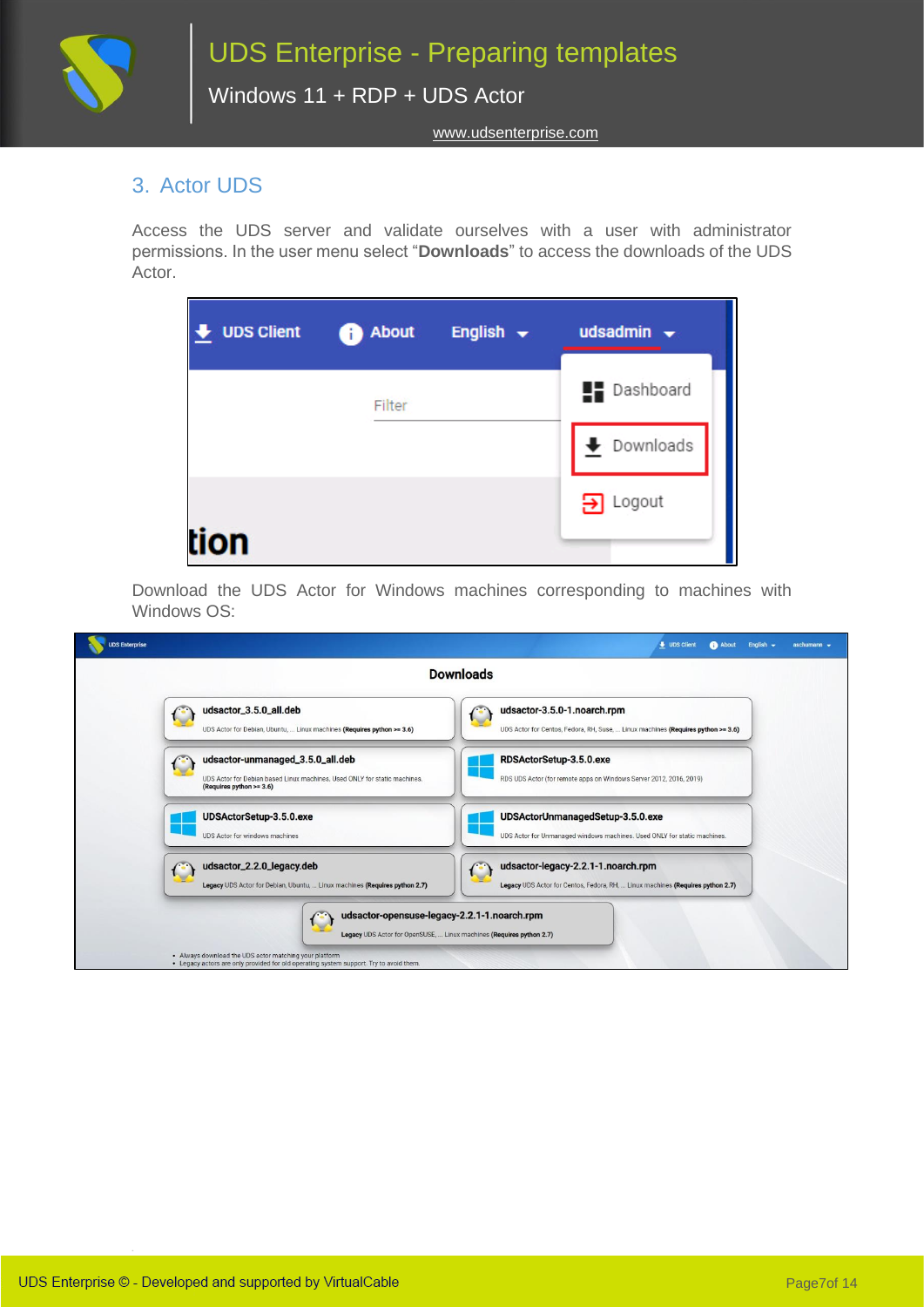

[www.udsenterprise.com](http://www.udsenterprise.com/)

Once the Actor is downloaded, start the installation.



Accept the license agreement:

| <b>DS Client Setup</b>                                                                                                                                                                                                                                                                                                                                 |  |
|--------------------------------------------------------------------------------------------------------------------------------------------------------------------------------------------------------------------------------------------------------------------------------------------------------------------------------------------------------|--|
| License Agreement                                                                                                                                                                                                                                                                                                                                      |  |
| Please review the license terms before installing UDS Client.                                                                                                                                                                                                                                                                                          |  |
| Press Page Down to see the rest of the agreement.                                                                                                                                                                                                                                                                                                      |  |
| Copyright (c) 2012-2022 Virtual Cable S.L.U.<br>All rights reserved.                                                                                                                                                                                                                                                                                   |  |
| Redistribution and use in source and binary forms, with or without modification,<br>are permitted provided that the following conditions are met:                                                                                                                                                                                                      |  |
| *Redistributions of source code must retain the above copyright notice,<br>this list of conditions and the following disclaimer.<br>* Redistributions in binary form must reproduce the above copyright notice,<br>this list of conditions and the following disclaimer in the documentation<br>and/or other materials provided with the distribution. |  |
| If you accept the terms of the agreement, dick I Agree to continue. You must accept the<br>agreement to install UDS Client.                                                                                                                                                                                                                            |  |
| UDS Enterprise Client Connector                                                                                                                                                                                                                                                                                                                        |  |
| $Back$<br>Cancel<br>I Agree                                                                                                                                                                                                                                                                                                                            |  |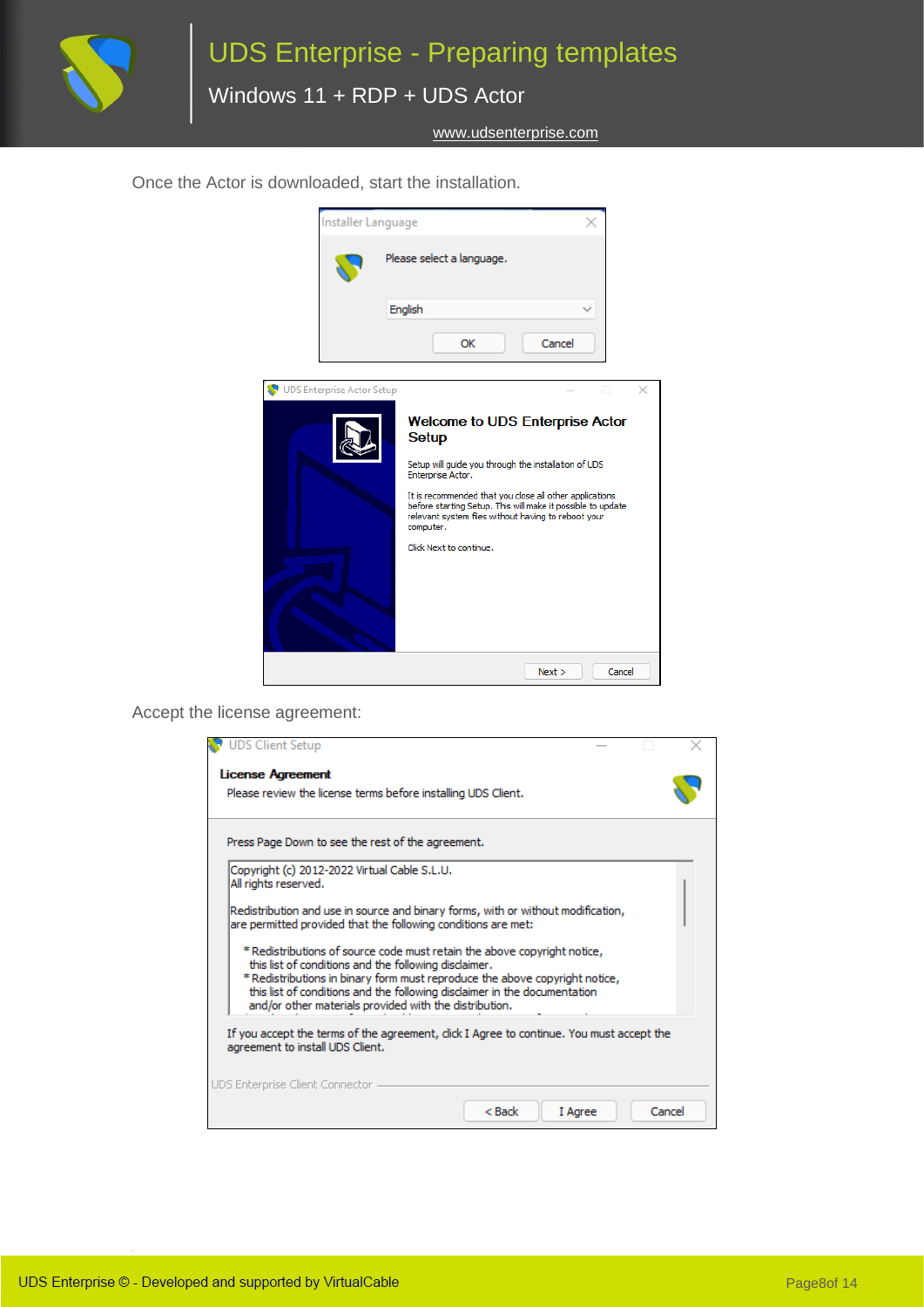

Select the installation path of the UDS Actor:

| UDS Enterprise Actor Setup                                                                                                                                                             |                |        | × |
|----------------------------------------------------------------------------------------------------------------------------------------------------------------------------------------|----------------|--------|---|
| <b>Choose Install Location</b><br>Choose the folder in which to install UDS Enterprise Actor.                                                                                          |                |        |   |
| Setup will install UDS Enterprise Actor in the following folder. To install in a different folder,<br>click Browse and select another folder. Click Install to start the installation. |                |        |   |
| <b>Destination Folder</b><br>C: \Program Files\UDSActor                                                                                                                                |                | Browse |   |
| Space required: 75.9 MB<br>Space available: 36.4 GB<br>UDS Enterprise<br>$Back$                                                                                                        | <b>Install</b> | Cancel |   |

Click on "**Install**" to proceed with the installation:

| UDS Enterprise Actor Setup                                        |          |        |        |
|-------------------------------------------------------------------|----------|--------|--------|
| <b>Installation Complete</b><br>Setup was completed successfully. |          |        |        |
| Completed                                                         |          |        |        |
| Show details                                                      |          |        |        |
|                                                                   |          |        |        |
|                                                                   |          |        |        |
|                                                                   |          |        |        |
|                                                                   |          |        |        |
| UDS Enterprise                                                    |          |        |        |
|                                                                   | $<$ Back | Next > | Cancel |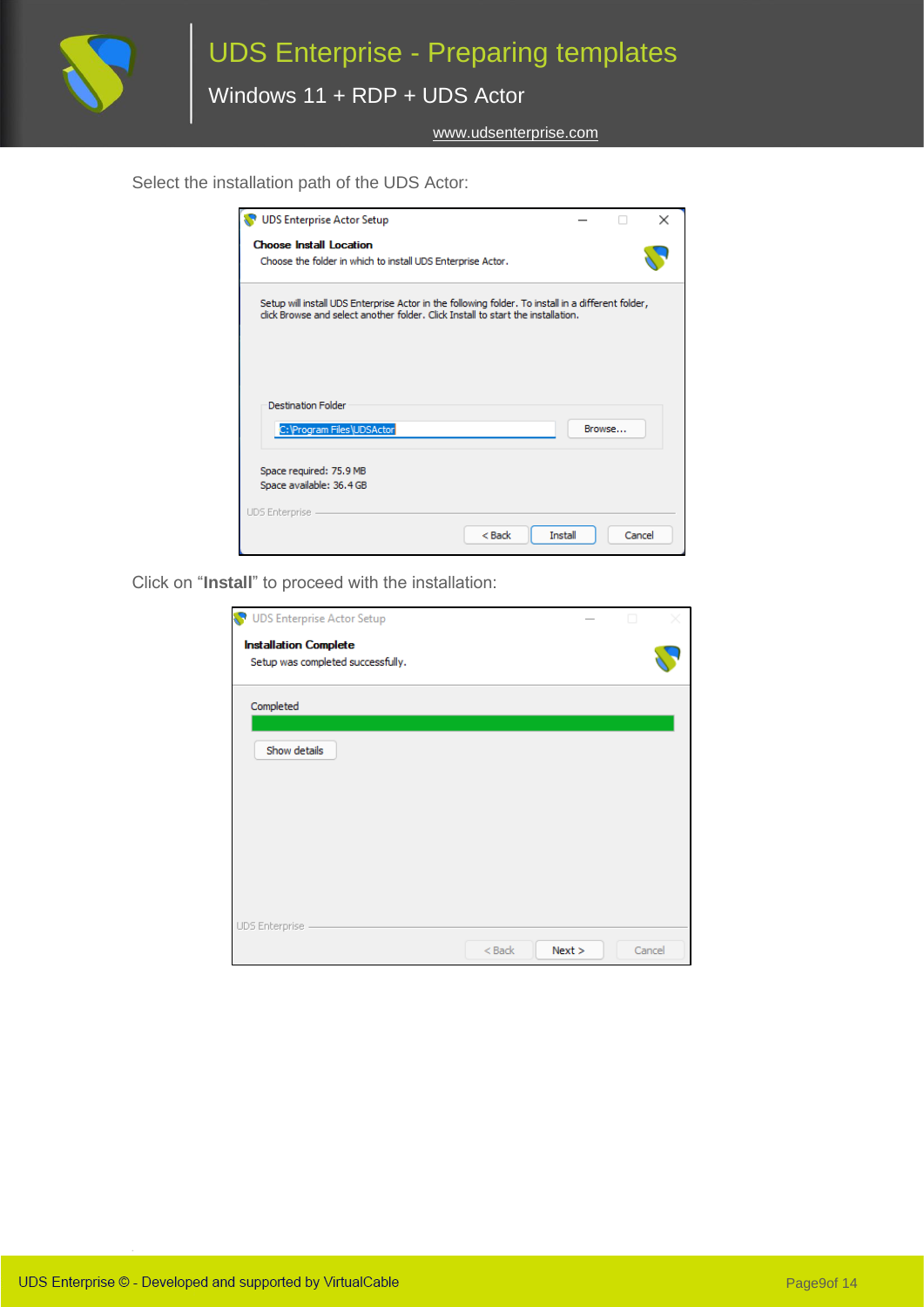

Once the installation is done, proceed to the configuration of the UDS Actor:



In the UDS Server tab you will register the Actor with the UDS instance indicating the following parameters:

**SSL Validation:** Type of security with which the communication with the UDS server will be carried out.

**UDS Server:** Name or IP address of the UDS server.

**authenticator:** Authenticator to which the administrator user indicated to register the UDS Actor belongs.

It is necessary that the communication with the UDS server be carried out correctly so that the different authenticators are displayed. There must be at least one registered in the UDS administration (the "Administration" authenticator corresponds to the superuser created in the UDS server configuration wizard).

**username:** Username with administration permissions in the UDS environment (must belong to the authenticator selected above).

**Password:** Password of the administrator user used.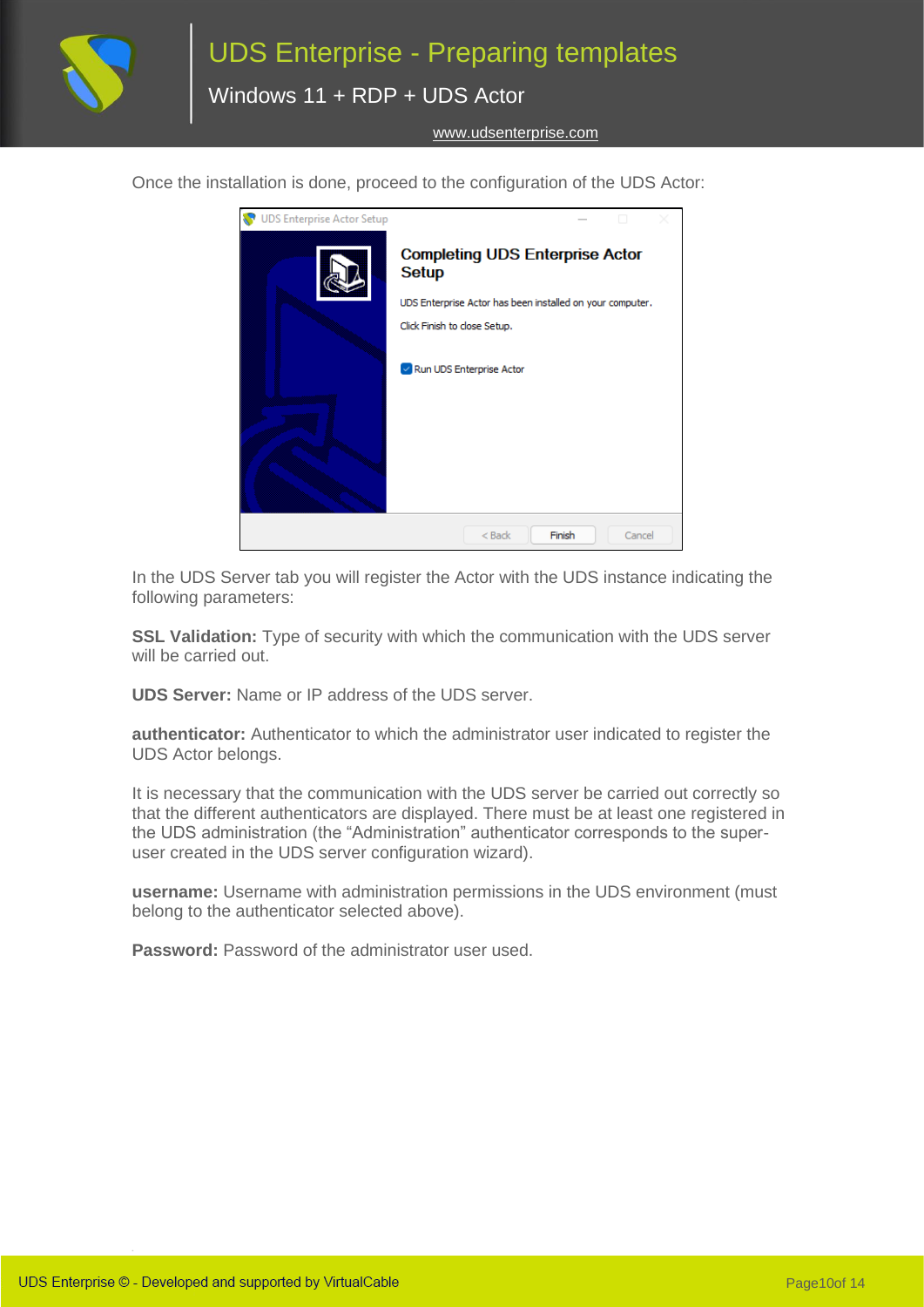

Windows 11 + RDP + UDS Actor

[www.udsenterprise.com](http://www.udsenterprise.com/)

| UDS Actor Configuration Tool |                                   | ? | ×            |
|------------------------------|-----------------------------------|---|--------------|
| <b>UDS Server</b>            | Advanced                          |   |              |
|                              | SSL Validation Ignore certificate |   | $\checkmark$ |
| <b>UDS Server</b>            | 192.168.0.6                       |   |              |
|                              | Authenticator Administration      |   | $\checkmark$ |
| Username                     | udsadmin                          |   |              |
| Password                     |                                   |   |              |
|                              |                                   |   |              |
|                              |                                   |   |              |
| Register with UDS            | Test configuration<br>Close       |   |              |

Once these data have been indicated, you will click on "**Register with UDS**":

| UDS Actor Configuration Tool                            |                                  |  |  |  |  |  |  |
|---------------------------------------------------------|----------------------------------|--|--|--|--|--|--|
| <b>UDS Server</b><br>Advanced                           |                                  |  |  |  |  |  |  |
| SSL Validation Ignore certificate                       |                                  |  |  |  |  |  |  |
| <b>UDS Server</b>                                       | UDS Registration<br>$\times$     |  |  |  |  |  |  |
| Authenticator                                           | Registration with UDS completed. |  |  |  |  |  |  |
| Username                                                | OK                               |  |  |  |  |  |  |
| Password<br>                                            |                                  |  |  |  |  |  |  |
|                                                         |                                  |  |  |  |  |  |  |
|                                                         |                                  |  |  |  |  |  |  |
| Register with UDS<br><b>Test configuration</b><br>Close |                                  |  |  |  |  |  |  |

You can also carry out a test by clicking on "**Test configuration**" to verify the correct connection with the UDS server at any time:

| UDS Actor Configuration Tool |                                                    | 7     | $\times$     |
|------------------------------|----------------------------------------------------|-------|--------------|
| <b>UDS Server</b>            | Advanced                                           |       |              |
|                              | SSL Validation Ignore certificate                  |       | $\checkmark$ |
| <b>UDS Server</b>            | <b>UDS Test</b><br>X                               |       |              |
| Authenticator                | Configuration for 192.168.0.6 seems to be correct. |       | $\checkmark$ |
| Username                     | OK                                                 |       |              |
| Password                     |                                                    |       |              |
|                              |                                                    |       |              |
| <b>Register with UDS</b>     | <b>Test configuration</b>                          | Close |              |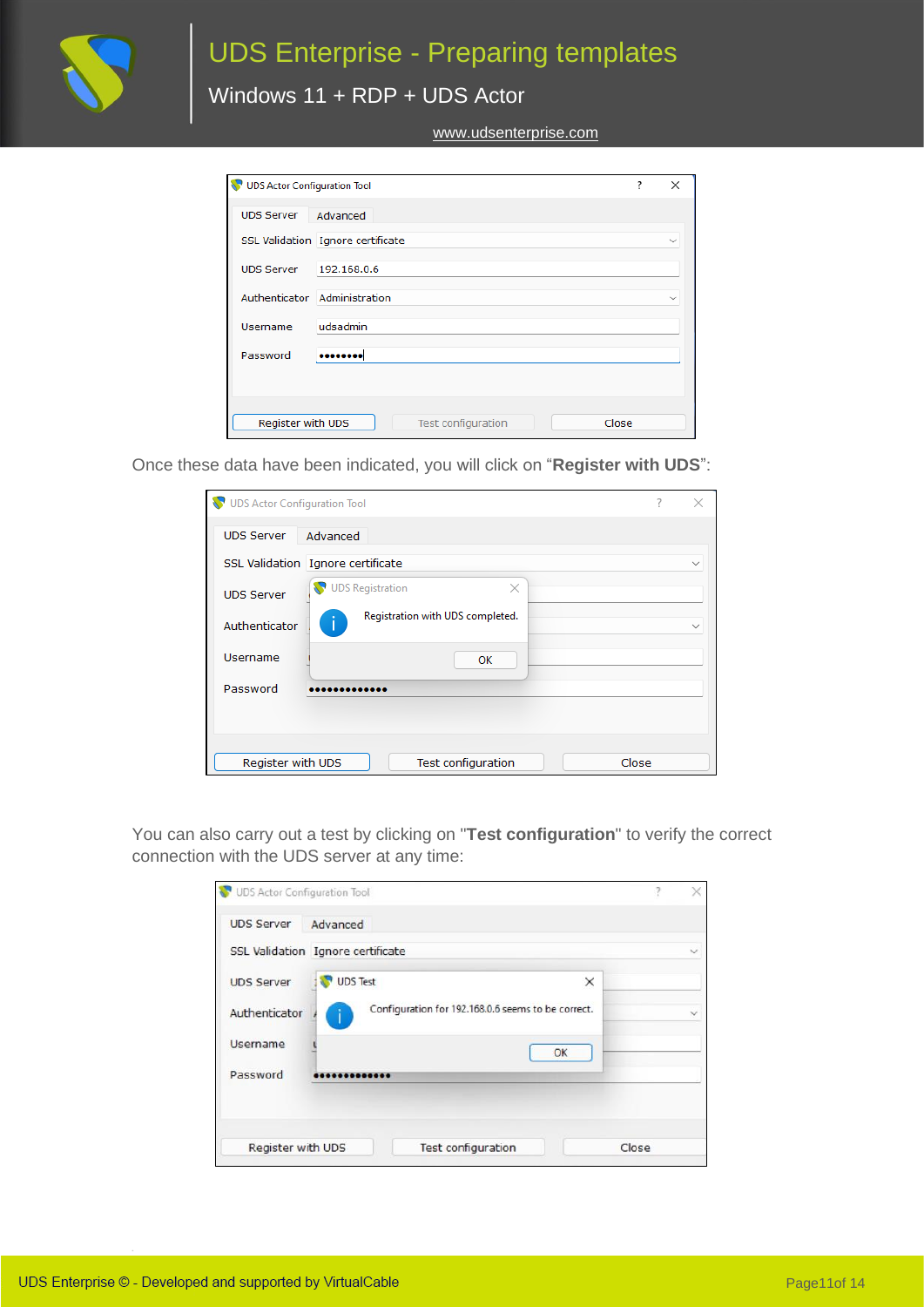

Windows 11 + RDP + UDS Actor

#### [www.udsenterprise.com](http://www.udsenterprise.com/)

In the "Advanced" tab you can indicate the following advanced parameters:

**Preconnect:** script that will be executed just before allowing the user to connect to the virtual desktop.

UDS will automatically pass the following parameters, which can be used in the script: username, protocol (rdp, nx, pcoip…), IP (IP that UDS has recognized in the client (SRC IP)), hostname (SRC Host).

**runonce**: script that is executed only once and before the UDS Actor applies its configuration. After its execution it is deleted from the configuration. Parameters can be passed directly to it.

It is necessary that the script that is executed finishes by restarting the virtual desktop. Otherwise, the desktop will never apply the Actor configuration, preventing reaching the "**Valid**" status in the UDS administration.

**post config**: script that is executed when the UDS Actor has finished its configuration. Parameters can be passed directly to it.

The script runs only once, but unlike Runonce mode you don't need to restart the virtual desktop. This script is useful to add some element of your own to the configuration carried out by the UDS Actor, such as copying files from the local network, executing configurations, etc...

**Log Level**: Types of records that will be shown in the log files of the UDS Actor. These log files (udsactor.log) will be located in the following paths: %temp% (path to temporary user files) and C:\Windows\Temp (path to temporary OS files).

|                   | UDS Actor Configuration Tool |                    | ?<br>×        |
|-------------------|------------------------------|--------------------|---------------|
| <b>UDS Server</b> | Advanced                     |                    |               |
| Preconnect        |                              |                    | <b>Browse</b> |
| Runonce           |                              |                    | <b>Browse</b> |
| Postconfig        |                              |                    | <b>Browse</b> |
| Log Level         | <b>ERROR</b>                 |                    | $\checkmark$  |
|                   |                              |                    |               |
|                   |                              |                    |               |
|                   | Register with UDS            | Test configuration | Close         |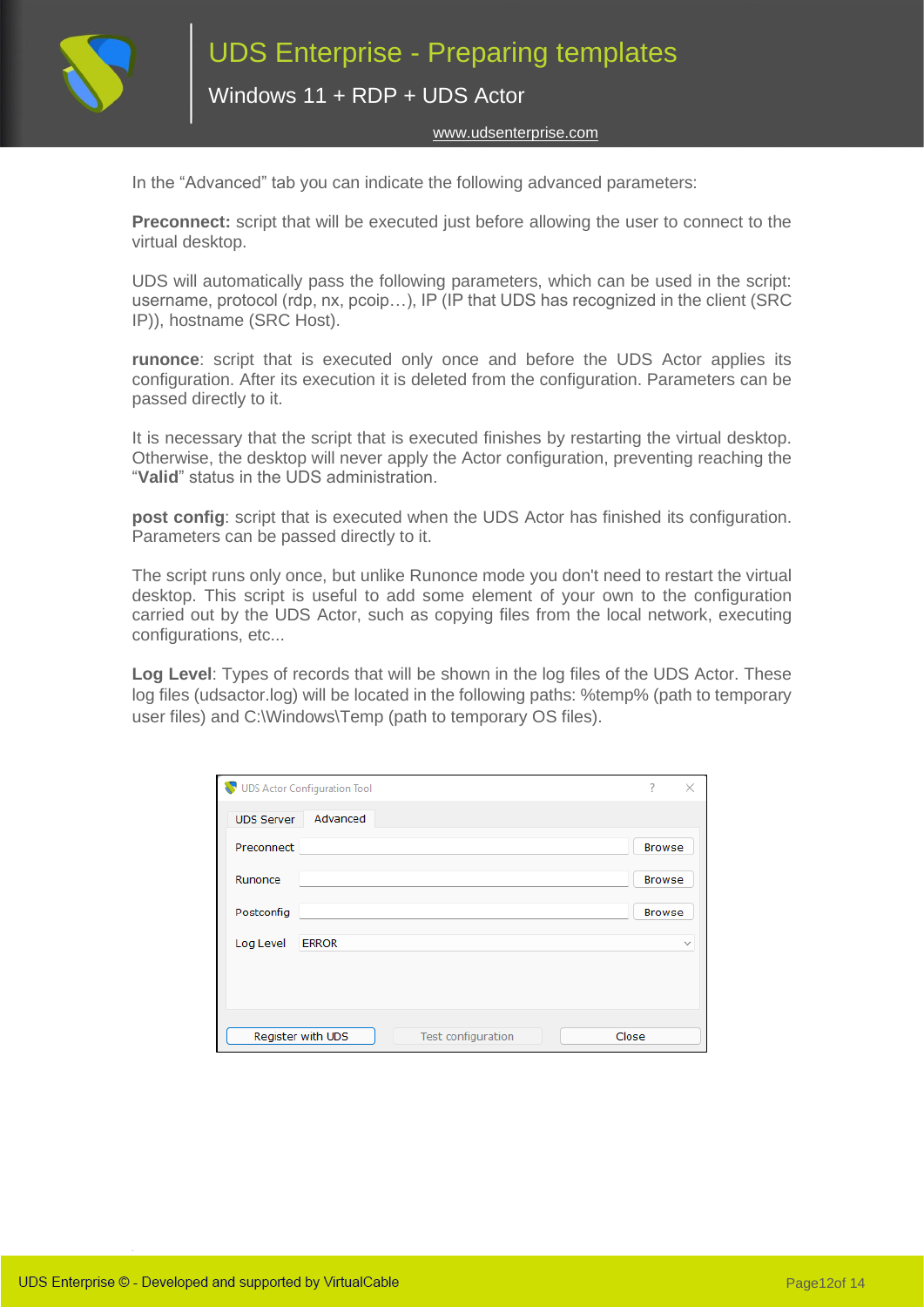

Windows 11 + RDP + UDS Actor

#### [www.udsenterprise.com](http://www.udsenterprise.com/)

It is very important to bear in mind that to apply the values of the "**Advanced**" tab it will always be necessary to carry out the registration process afterwards, since if you add a script or modify the log level and you have not registered the Actor again, these will not be registered. Will apply.

Once the UDS Actor has been installed and configured, the template machine (gold image) can now be turned off and will be available to be used by UDS to auto-generate virtual desktops.

## <span id="page-13-0"></span>**Summary**

Once all these steps have been completed, you will have our Windows 11 OS template available for use with UDS Enterprise using the RDP connection protocol.

It is recommended to carry out certain optimization tasks in the template before proceeding to its publication, among them highlight:

- Disable unnecessary services (also during VM startup).
- Disable automatic Windows updates, antivirus, etc...
- Disable computer sleep due to inactivity.
- In case of using AD roaming profiles, make a custom configuration (folder redirection, disk quotas, etc…).

From this template, UDS Enterprise will automatically generate virtual desktops, which can be accessed from Windows, Linux and macOS connection clients:

- From Windows computers with the client: Remote Desktop.
- From Linux computers with the client: FreeRDP.
- From macOS computers with clients: FreeRDP and Microsoft Remote Desktop.